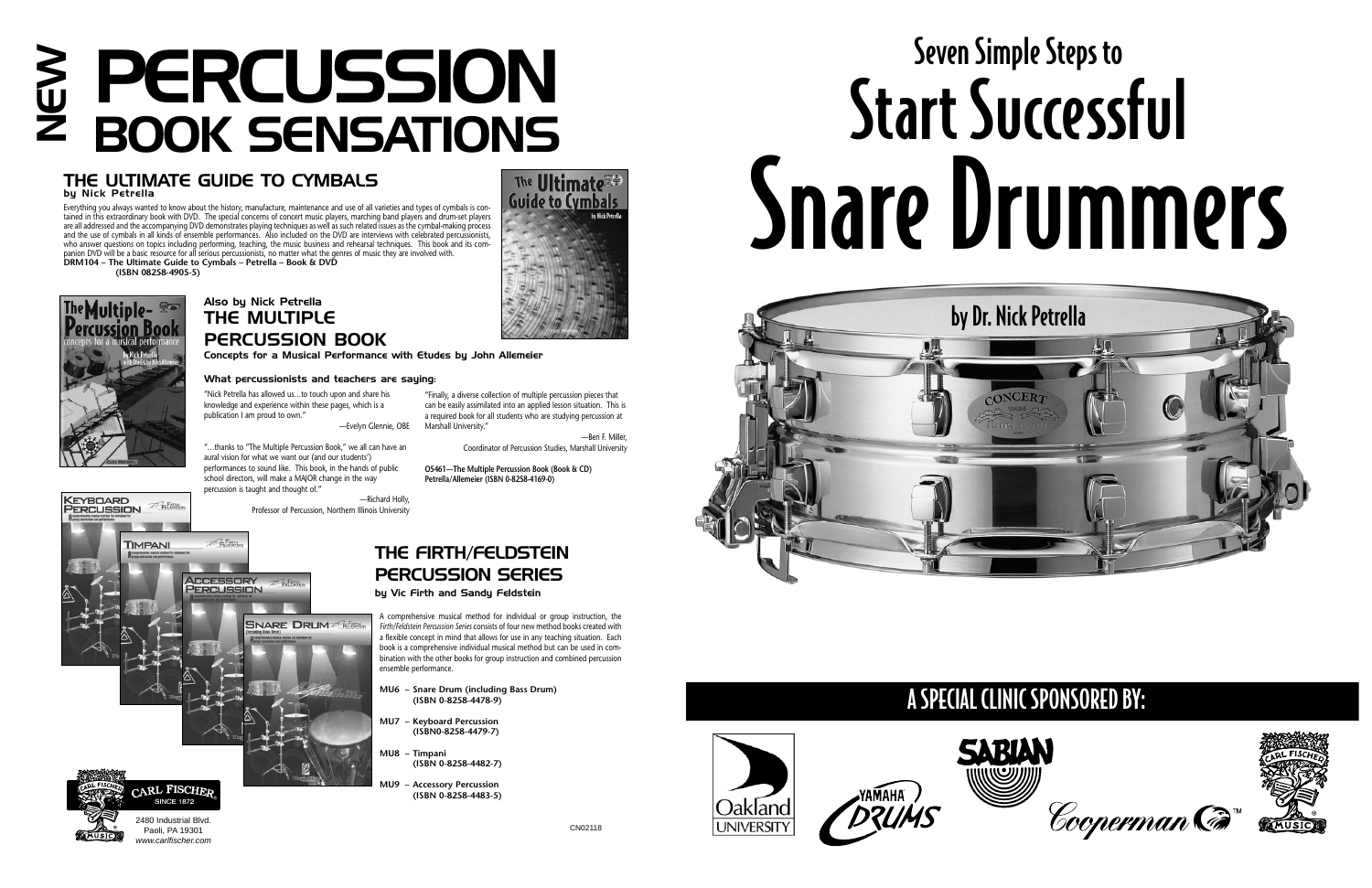## Nick Petrella

Dr. Nick Petrella is the Band & Orchestra Educational Director for SABIAN. In addition to his position at SABIAN, Nick is on the faculty at Oakland University and is active in commissioning new music. From 1996 to 2001, Nick was the Director of Percussion Studies at Texas Christian University. He holds a DMA in Percussion Performance and Pedagogy from the University of Iowa, an MM in Percussion Performance from the University of Michigan and a BSMusED from

Penn State University. He served as the percussion instructor/arranger for both the University of Iowa Marching Band and the Michigan Marching Band.

A player should use his or her own natural motion as the building block for developing a fluid and effective technique. When considering fluid motion, an effective method is to stand tall with your feet shoulder-width apart and visualize yourself in a still, chest-high pool of water. Keep your feet shoulder-width apart to provide a solid foundation and lessen tension in the lower back. Without the cymbals, move your arms, wrists and fingers to start the imaginary water moving in circles away from you, similar to the waves made as a rock is dropped into still water. This motion is accomplished by maintaining a barrel shape in the arms, while smoothly bending all joints from the shoulder to the fingers. By not using cymbals at this point, it allows the focus to remain only on arm motion. See track 30 on the DVD.

During the 1992-93 academic year Nick Petrella was invited to develop the percussion pedagogy course at the Royal Northern College of Music, England. It was the first of its kind in the United Kingdom. He toured the US and Spain as a founding member of the percussion ensemble Percunits  $A<sup>2</sup>$  and taught at the Encuentros de Percussion in Xixona (Alicante) in the summer of 1992. In 1997 and 1998 he was the percussion coach for the Orchestre Mondail des Jeunes Musicales (World Youth Orchestra) in Switzerland and Taiwan respectively.

Committed to percussion education, Nick has had numerous articles published in US and European music journals. Nick is in demand as a clinician, teacher and performer throughout North America, Europe and Asia.



Copyright © 2002 Carl Fischer, LLC. Used by Permission

Pages 32-33, 72-74, by Nick Petrella

#### Developing a Relaxed and Fluid Motion

This exercise is worthwhile because it tends to be easier to concentrate on fluid motion without implements in hand and because this fluid motion is common to all percussion instruments. Horizontally, this motion could be used when playing a tam-tam, moving between timpani or playing a bass drum vertically on a cradle. At an angle this is the same motion as used when playing a tilted bass drum, a tambourine or cymbals.

Many times percussionists are not aware of tension because they are familiar with a particular way of playing even if it is inefficient. The arms are obvious places to watch for tension, but the face is also important. If there is tension in the face there is almost always tension elsewhere. One way to become aware of tension is to focus on which muscles are used when playing. Have a friend close his or her eyes and tense one arm from the shoulder to a clenched fist. Touch the arm at the shoulder and slowly move toward the fist. Ask the friend to relax the part of the arm that is currently being touched while keeping the rest of the arm tense. For example, first relax the shoulder, then biceps, forearm, wrist, and finally the fist. Another method to facilitate relaxation is to have a friend extend an arm chest-high and parallel with the floor. Hold the arm by the wrist and ask the player to relax the arm. When relaxed, the arm should fall as soon as it is released. Use these examples as springboards to devise other relaxation techniques. In general, efficiency and accuracy improve as relaxation is incorporated.

#### Practice and Performance Suggestions

The following practice suggestions will aid in developing effective techniques and a musical approach to percussion performance. They should be used as springboards to devise your own ideas, and are not ranked in order of importance.

Incorporate a percentage of daily practice time in front of a mirror(s). Practice not only facing the mirror but also standing 45 degrees to the left and the right. These angles allow you to observe the fluidity of your motions. While using a mirror or providing visual feedback for others, look for tension in the face. If there is tension in the face, there is almost always tension elsewhere. Tension inhibits the fluid and relaxed motion needed for effective and efficient technique.

When practicing loudly, use earplugs. For those concerned with the ability to accurately hear the sound of cymbals through the earplugs, purchase custommade earplugs that reduce decibels but retain the clarity. Additional information on custom-made earplugs may be obtained at a local hearing clinic.

Use a stick tray and avoid placing sticks or mallets on various instruments, as they may fall. When sharing a stick tray with others, be careful not to place too many items on it because they may audibly touch each other or fall. In addition to noise, it is confusing to reach for an implement on a cluttered stick tray during a performance.

Remove or cover buttons on concert uniforms to avoid contact sounds with cymbals.

In addition to practicing with a metronome on the beat, practice with it off the beat. This encourages you to focus on the metronome and strengthens your listening skills. It is one more step toward independence and steady time.

People learn in many different ways, so be aware of your own learning curve as you form practice habits: how often, how much, what time of day and so on. Try practicing in shorter periods of time and/or rotate your schedule. For instance: snare drum then cymbals then marimba, etc. When learning something new, practice slowly because your muscles are memorizing both correct and incorrect notes and motions. Once music is learned incorrectly, it is difficult to re-learn correctly.

If metal mallets (brass, aluminum etc.) are used on cymbals or crotales, be careful not to damage the instruments by overplaying them.

Practice until you lose focus then move on to something else. This keeps the mind fresh. Twenty hours of practice a day means nothing if you are carelessly replaying pieces. Similarly, treat all practice sessions as performance sessions to develop concentration and a performance mentality. For some, it is beneficial to practice entering a room, bowing and then performing. This allows you to become comfortable from the start of a performance.

Practice with different recordings and take note of such variables as tempo markings, and balance, etc. This will help when learning repertoire and it will facilitate audition preparation. Also, record practice sessions and runthroughs. This will aid in objectively assessing a performance or the progress of a piece.

Become familiar with contemporary notation. The more you read it, the greater your facility in performing it. Treat it like sight-reading and practice it every day.

When learning music, try "mental practicing". You will find that when you play the music with an instrument, it is as if you have played it before. Moreover, you can practice anywhere.

Use musical words such as "sounds" and "play" rather than "noise" and "hit". If we converse musically, we will be on our way to thinking musically.

What the performer hears is not what the audience hears. It is very important to have musicians in the audience during rehearsals, to listen to balance and nuance.

Realize that we will always be students. If you are in school now, remember that you will learn as much from your friends as from your teachers. Take advantage of this time to discuss percussion topics with your peers.

Join professional organizations such as the Percussive Arts Society (US), the National Association of Percussion Teachers (UK) and Percussion Creativ (GER). They are educational tools, which will keep you updated on current news and trends.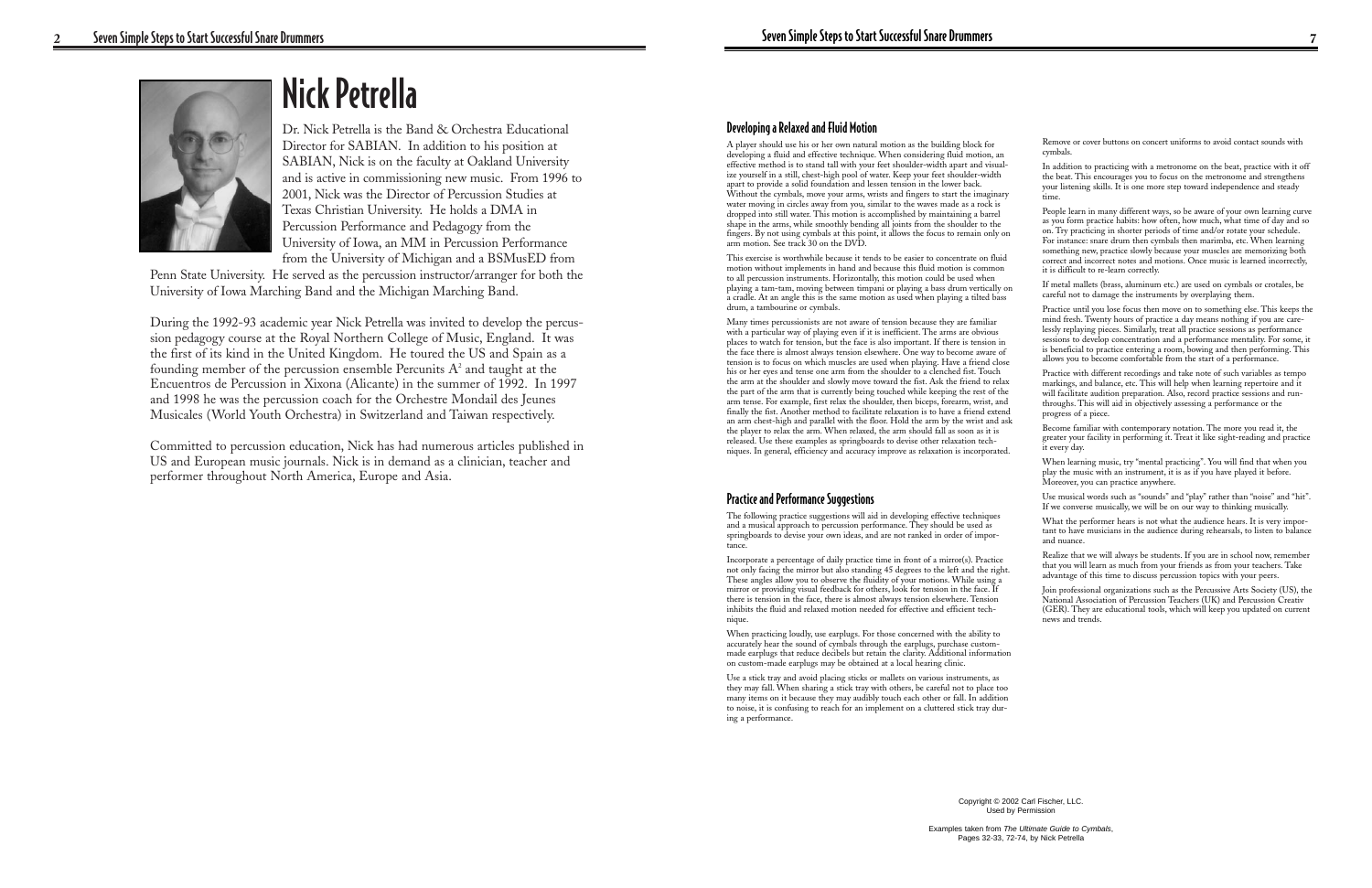# Seven Simple Steps to Start Successful Snare Drummers

- **1. Snare Drum and Stand Selection**
	- a. What to look for when selecting a snare drum and stand
		- i. Shell Material
			- 1. Wood
			- 2. Metal
			- 3. Plastic
	- b. Types of snares and best uses for different situations
		- i. Cable
		- ii. Wire
		- iii. Plastic
		- iv. Gut
	- c. Head Characteristics
		- i. Thin
		- ii. Medium
		- iii. Thick

#### **2. Stance**

- a. A relaxed stance
- b. Finding the proper height

#### **3. Sticks and Grips**

- a. Parts of a stick
- b. Different types of sticks
- and their characteristics
- i. Concert
- ii. Marching
- iii. Drumset
- c. How to select sticks
	- i. Roll
	- ii. Weight
	- iii. Sound
- d. Grips
	- i. Matched
	- ii. Traditional

#### **4. Relaxed Motion**

- a. Fluid motion exercise
- b. Wrist motion and amount of motion
- c. Arm motion and amount of motion
- d. Putting it all together

#### **5. Playing Areas**

- a. General playing area
- b. Sound quality at center and edge
- c. Traveling

#### **6. Strokes**

- a. Full, down, tap and up
- b. Audience participation

#### **7. Rolls**

- a. Double stroke roll
	- i. How to play and when to introduce to students
		- 1. Wrist doubles
		- 2. Bounce doubles
- b. Buzz Roll
	- i. How to play and when to introduce to students
		- 1. Single buzz with no wrist mvt.
		- 2. "Buzz" as a verbal teaching tool
		- 3. Triplet pulse alternating between single strokes and buzz
	- ii. Audience paricipation

#### **In Conclusion**

- a. Performance of Delecluse Etude #1
- b. Questions

## **Musicality**

#### Phrasing

It is my experience that when young percussionists are asked to sing a rhythmic line, they frequently sing the articulation of each note but not the duration. Perhaps this is because they traditionally begin music lessons studying only the snare drum. Subsequently, they practice on a snare drum or drum pad, both of which offer little or no duration. Whatever the reason, young percussionists should be offered a more thorough musical training similar to their peers on other instruments. This will help them think more musically and less percussively as well as lay the foundation for musical thinking and expression in the genre of multiple-percussion.

Because the traditional concept of melody and harmony is not usually associated with multiple-percussion, percussionists need to be highly aware of phrasing to enhance a musical idea. Means to enhance a musical idea include: bringing out the moving or principle line, giving direction to a line, emphasizing metric and rhythmic groupings and maintaining physical motion as long as there is sound audible to the audience.

> Maintaining physical motion while the instruments are sounding is another way to convey a musical idea to the audience. If the music requires the percussionist to perform a legato passage with instruments possessing a long sustain, such as cymbals, then the motions made by the percussionist should be fluid and moving from one sound event to the next without stopping. This motion may be accomplished by using the rebound of one note as the preparation for the next. This motion is similar to the swing of a pendulum. Conversely, if the music is sparse and abrupt, then the motions should be sparse and abrupt. What the audience sees should correspond with what they hear.

Bringing out the moving or principle line is when the performer plays the principle line louder than the ostinato or slower moving part. This is desirable because the listener may hear the ostinato louder than the principle line because of the incessant repeated notes. This is illustrated in example number 6, where line A (the principle line) has syncopated rhythms on four tom-toms and line B (ostinato line) is on a tambourine.

**Example 6. Letter A is the principle line and letter B is the ostinato.**

In the case of a principle line occurring with a slower moving line, the principle line will show direction and motion whereas the latter will tend to sound sparse and perhaps lacking musical direction. This is illustrated in example number 7, where line A (the principle line) is a fast-moving triangle line and line B (slower line) is a slow moving suspended cymbal line.



**Example 7. Letter A is the principle line and letter B is the slower line.**

Giving direction to a line is accomplished by using a combination of slight variations in dynamics and tempo. It is up to the performer to determine the most effective means to enhance direction within the confines of a venue and the dynamics and tempo of a given passage.

Roll speed is another way to augment the direction of a line. It is a direct parallel to wind and bow speed. For most percussionists a roll is defined as an illusion of sustained sound. By varying the roll speed percussionists can emphasize tension with a fast roll speed or relaxation with a slow roll speed. Example 7 would be enhanced by varying the roll speeds.

When a performer emphasizes metric and rhythmic groupings it assists the audience in recognizing groupings, whereas groupings which are not emphasized tend to sound like an ostinato without the slightest hint of groupings. Metric groupings are most distinct when each macrobeat of the bar is emphasized, not accented. Rhythmic groupings are most distinct when the performer emphasizes the beginning of each beamed group regardless of the denomination. In the case of alla breve, notes of smaller denomination may be grouped together. Rhythmic groupings may transcend bar lines and is necessary when performing music without bar lines.

The asterisked notes in example 8 illustrate where a musician would place metric emphases in each bar line, and example 9 illustrates rhythmic emphases in music without bar lines.

Example 9. 
$$
\sqrt{77}
$$
,  $\sqrt{77}$ ,  $\sqrt{77}$ 





Copyright © 2000 Carl Fischer, LLC. Used by Permission

Examples taken from The Multiple Percussion Book, Pages 26-27, by Nick Petrella